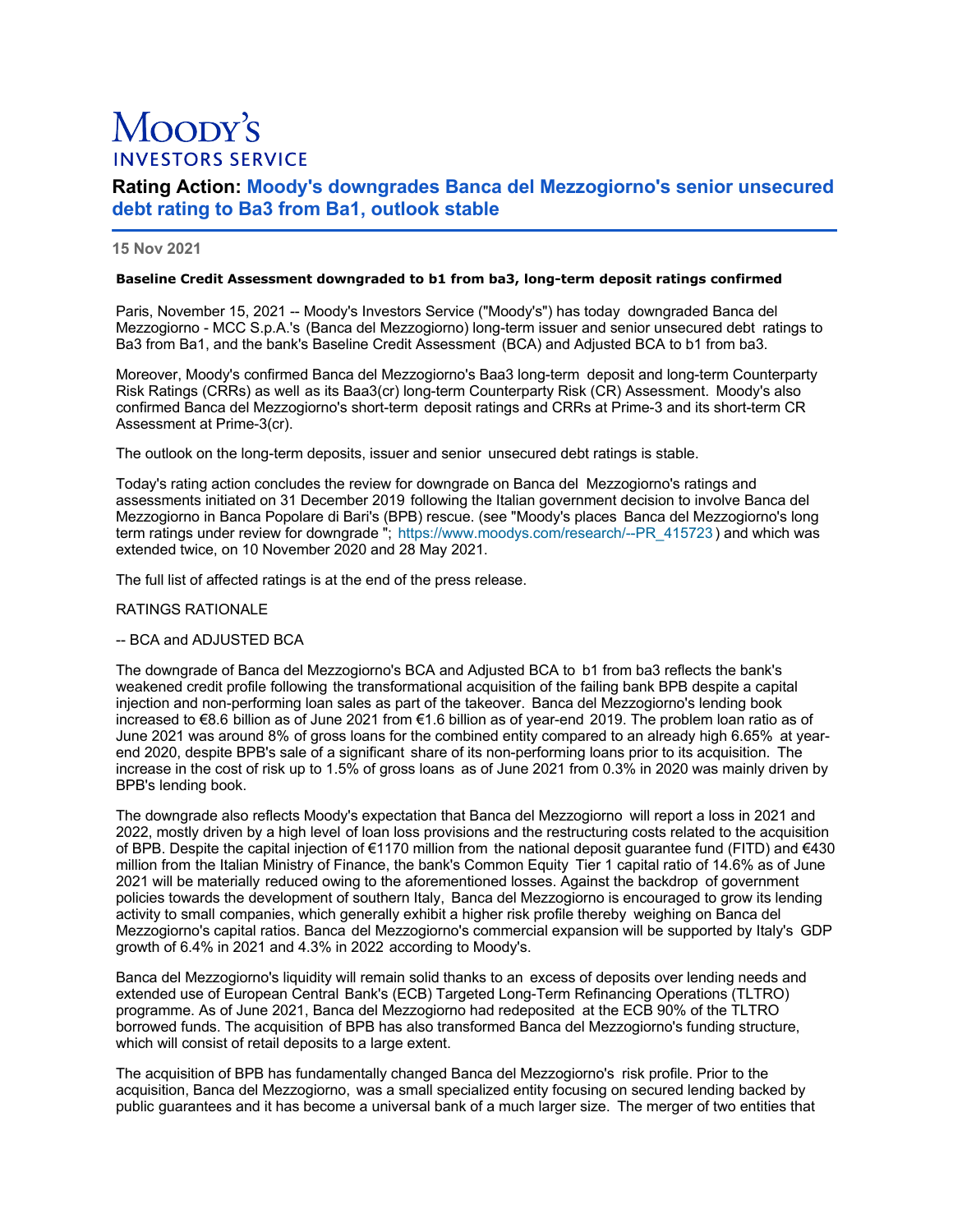exhibit very different business profiles involves management challenges all the more so since BPB failure revealed numerous shortcomings that Banca del Mezzogiorno will have to tackle going forward. Lastly, the new entity will have to outline a new strategy encompassing a wide range of activities, which will also entail significant challenges. As a result, we apply a one notch negative adjustment for corporate behavior, which results in a b1 BCA from the financial profile of ba3.

#### -- SENIOR UNSECURED DEBT AND ISSUER RATINGS DOWNGRADES

The downgrade of Banca del Mezzogiorno's senior unsecured debt and issuer ratings to Ba3 from Ba1 derives from the downgrade of the bank's BCA. It also reflects the higher expected loss of these instruments in a resolution scenario according to Moody's Advanced Loss Given Failure (LGF) analysis. Following the acquisition of BPB, which was predominantly retail-funded, the share of senior debt relative to the combined entity's total assets has materially reduced, lowering the rating uplift to zero notch from two notches.

In addition, Moody's assigns a moderate probability of support from the Italian government to Banca del Mezziogiorno's senior creditors which now results in a one-notch rating uplift to Ba3 for the senior unsecured debt rating. The Italian government, which controls Banca del Mezzogiorno through the national agency for investment and economic development, Invitalia S.p.A. (Baa3 stable) expects the bank to support the development of southern Italy. The Italian government allocated €430 million to Banca del Mezzogiorno for the acquisition of BPB, which is the most important bank operating in the south of the country.

# -- CONFIRMATION OF DEPOSIT RATINGS, CRRs, CR ASSESSMENT

The confirmation of the Baa3 deposit ratings, CRR and Baa3(cr) CR Assessment, reflects the one-notch downgrade of the BCA, which is offset by a one-notch uplift stemming from the assumption of moderate government support. The loss given failure of deposits remains unchanged thanks to the increase in junior deposits coming from BPB. As a result, deposit ratings, CRR and CR Assessment benefit from a three-notch uplift from the Adjusted BCA of b1.

#### OUTLOOK RATIONALE

The stable outlook on the long-term deposits, issuer and senior unsecured debt ratings of Banca del Mezzogiorno reflects Moody's view that the bank's credit profile will remain broadly unchanged over the next 12 to 18 months. In particular, the rating agency considers that the bank's solvency will largely absorb the restructuring costs of BPB and the deterioration of asset quality of the combined entity. Moody's also expects that the liquidity buffers will remain high.

The outlook also factors in the expected stability of the liability structure of the bank and hence of the loss given failure of all instruments.

# FACTORS THAT COULD LEAD TO AN UPGRADE OR DOWNGRADE OF THE RATINGS

Banca del Mezzogiorno's deposit and long-term issuer as well senior unsecured ratings could be upgraded following an improvement in asset quality or profitability driving a better solvency.

The issuer and senior unsecured ratings could also be upgraded if the bank were to issue more bail-in-able debt.

Conversely, Banca del Mezzogiorno's deposit and long-term issuer as well unsecured debt ratings could be downgraded if the restructuring of BPB and growth strategy were to result in a weakening of the creditworthiness of the combined entity, prompted in particular by a deterioration of its asset quality or capitalization, or both.

Banca del Mezzogiorno's long-term issuer and senior unsecured debt ratings could also be downgraded in case the buffer of bail-in-able debt were to be further reduced.

LIST OF AFFECTED RATINGS

Issuer: Banca del Mezzogiorno - MCC S.p.A.

..Confirmations:

....Long-term Counterparty Risk Ratings, confirmed at Baa3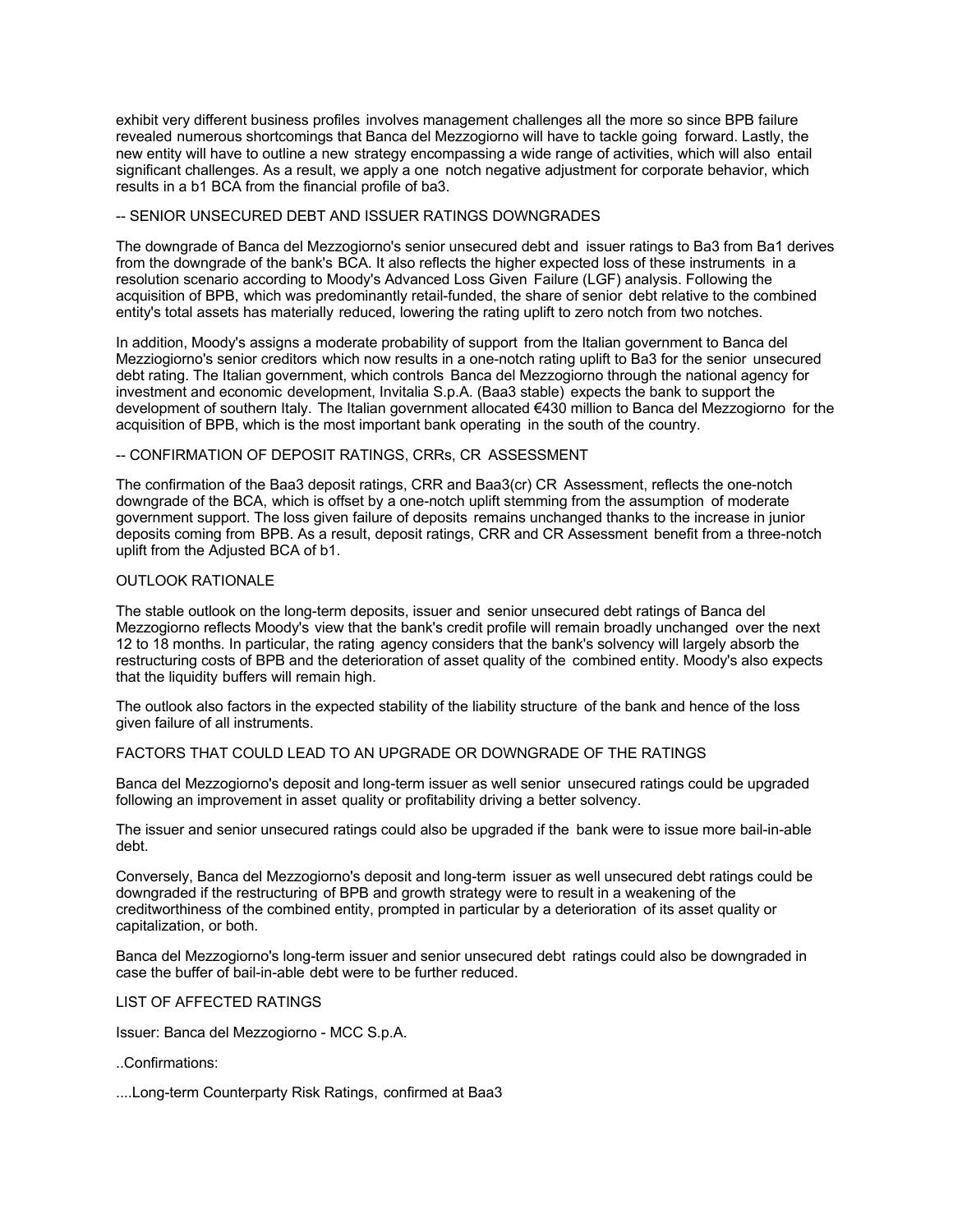- ....Short-term Counterparty Risk Ratings, confirmed at P-3
- ....Long-term Bank Deposits, confirmed at Baa3, outlook changed to Stable from Ratings under Review
- ....Short-term Bank Deposits, confirmed at P-3
- ....Long-term Counterparty Risk Assessment, confirmed at Baa3(cr)
- ....Short-term Counterparty Risk Assessment, confirmed at P-3(cr)
- ..Downgrades:
- ....Baseline Credit Assessment, downgraded to b1 from ba3
- ....Adjusted Baseline Credit Assessment, downgraded to b1 from ba3

....Long-term Issuer Ratings, downgraded to Ba3 from Ba1, outlook changed to Stable from Ratings under Review

....Senior Unsecured Regular Bond/Debenture, downgraded to Ba3 from Ba1, outlook changed to Stable from Ratings under Review

..Outlook Action:

....Outlook changed to Stable from Ratings under Review

# PRINCIPAL METHODOLOGY

The principal methodology used in these ratings was Banks Methodology published in July 2021 and available at [https://www.moodys.com/researchdocumentcontentpage.aspx?docid=PBC\\_1269625](https://www.moodys.com/researchdocumentcontentpage.aspx?docid=PBC_1269625) . Alternatively, please see the Rating Methodologies page on www.moodys.com for a copy of this methodology.

#### REGULATORY DISCLOSURES

For further specification of Moody's key rating assumptions and sensitivity analysis, see the sections Methodology Assumptions and Sensitivity to Assumptions in the disclosure form. Moody's Rating Symbols and [Definitions can be found at: https://www.moodys.com/researchdocumentcontentpage.aspx?](https://www.moodys.com/researchdocumentcontentpage.aspx?docid=PBC_79004) docid=PBC\_79004.

For ratings issued on a program, series, category/class of debt or security this announcement provides certain regulatory disclosures in relation to each rating of a subsequently issued bond or note of the same series, category/class of debt, security or pursuant to a program for which the ratings are derived exclusively from existing ratings in accordance with Moody's rating practices. For ratings issued on a support provider, this announcement provides certain regulatory disclosures in relation to the credit rating action on the support provider and in relation to each particular credit rating action for securities that derive their credit ratings from the support provider's credit rating. For provisional ratings, this announcement provides certain regulatory disclosures in relation to the provisional rating assigned, and in relation to a definitive rating that may be assigned subsequent to the final issuance of the debt, in each case where the transaction structure and terms have not changed prior to the assignment of the definitive rating in a manner that would have affected the rating. For further information please see the ratings tab on the issuer/entity page for the respective issuer on www.moodys.com.

For any affected securities or rated entities receiving direct credit support from the primary entity(ies) of this credit rating action, and whose ratings may change as a result of this credit rating action, the associated regulatory disclosures will be those of the guarantor entity. Exceptions to this approach exist for the following disclosures, if applicable to jurisdiction: Ancillary Services, Disclosure to rated entity, Disclosure from rated entity.

The ratings have been disclosed to the rated entity or its designated agent(s) and issued with no amendment resulting from that disclosure.

These ratings are solicited. Please refer to Moody's Policy for Designating and Assigning Unsolicited Credit Ratings available on its website www.moodys.com.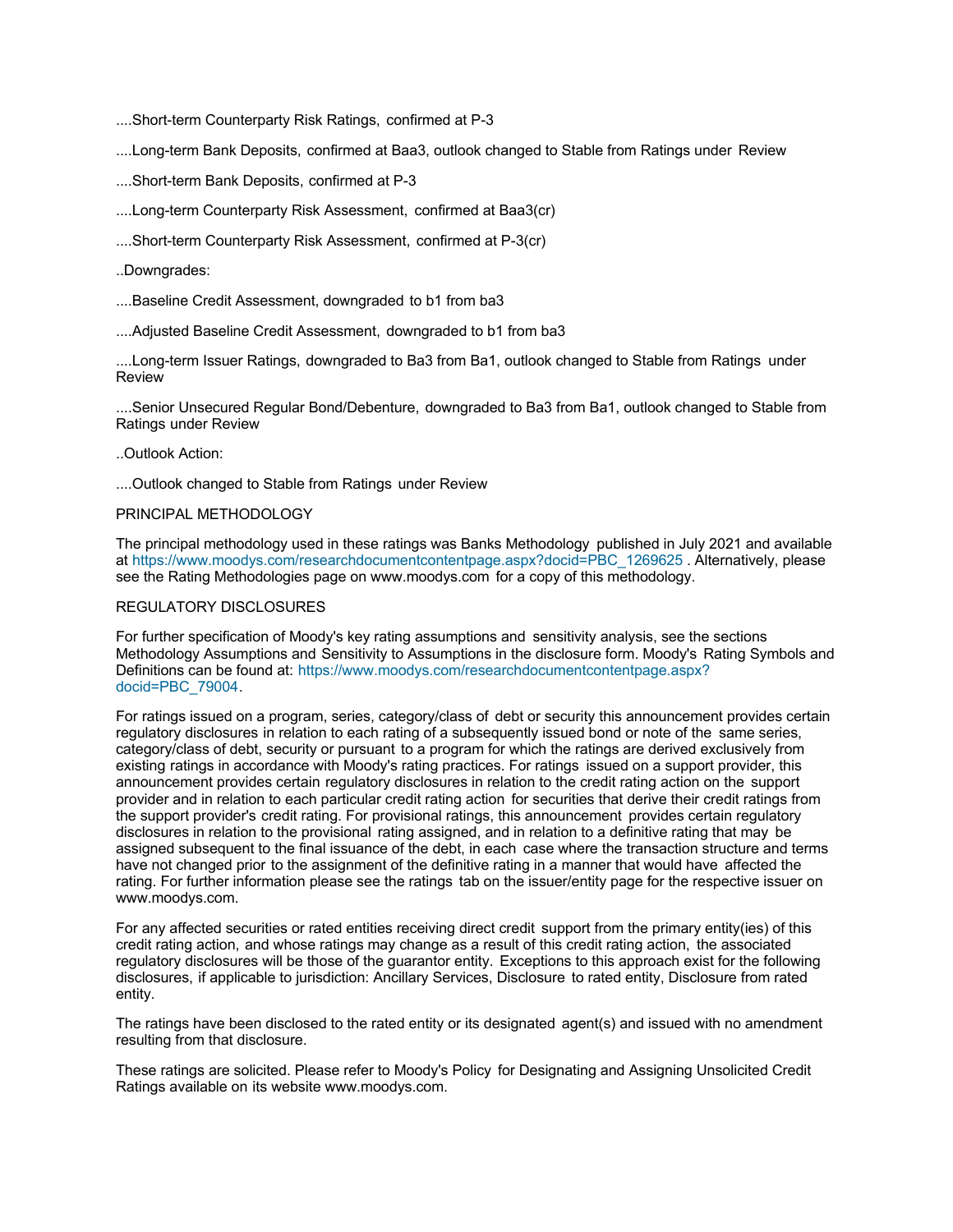Regulatory disclosures contained in this press release apply to the credit rating and, if applicable, the related rating outlook or rating review.

Moody's general principles for assessing environmental, social and governance (ESG) risks in our credit analysis can be found at http://www.moodys.com/researchdocumentcontentpage.aspx?docid=PBC 1288235 .

The Global Scale Credit Rating on this Credit Rating Announcement was issued by one of Moody's affiliates outside the UK and is endorsed by Moody's Investors Service Limited, One Canada Square, Canary Wharf, London E14 5FA under the law applicable to credit rating agencies in the UK. Further information on the UK endorsement status and on the Moody's office that issued the credit rating is available on www.moodys.com.

Please see www.moodys.com for any updates on changes to the lead rating analyst and to the Moody's legal entity that has issued the rating.

Please see the ratings tab on the issuer/entity page on www.moodys.com for additional regulatory disclosures for each credit rating.

Guy Combot Vice President - Senior Analyst Financial Institutions Group Moody's France SAS 96 Boulevard Haussmann Paris 75008 France JOURNALISTS: 44 20 7772 5456 Client Service: 44 20 7772 5454

Alain Laurin Associate Managing Director Financial Institutions Group JOURNALISTS: 44 20 7772 5456 Client Service: 44 20 7772 5454

Releasing Office: Moody's France SAS 96 Boulevard Haussmann Paris 75008 France JOURNALISTS: 44 20 7772 5456 Client Service: 44 20 7772 5454



© 2021 Moody's Corporation, Moody's Investors Service, Inc., Moody's Analytics, Inc. and/or their licensors and affiliates (collectively, "MOODY'S"). All rights reserved.

**CREDIT RATINGS ISSUED BY MOODY'S CREDIT RATINGS AFFILIATES ARE THEIR CURRENT OPINIONS OF THE RELATIVE FUTURE CREDIT RISK OF ENTITIES, CREDIT COMMITMENTS, OR DEBT OR DEBT-LIKE SECURITIES, AND MATERIALS, PRODUCTS, SERVICES AND INFORMATION PUBLISHED BY MOODY'S (COLLECTIVELY, "PUBLICATIONS") MAY INCLUDE SUCH CURRENT OPINIONS. MOODY'S DEFINES CREDIT RISK AS THE RISK THAT AN ENTITY MAY NOT MEET ITS CONTRACTUAL FINANCIAL OBLIGATIONS AS THEY COME DUE AND ANY ESTIMATED FINANCIAL LOSS IN THE EVENT OF DEFAULT OR IMPAIRMENT. SEE APPLICABLE MOODY'S RATING SYMBOLS AND DEFINITIONS PUBLICATION FOR INFORMATION ON THE TYPES OF CONTRACTUAL FINANCIAL OBLIGATIONS ADDRESSED BY MOODY'S CREDIT RATINGS. CREDIT RATINGS DO NOT ADDRESS ANY OTHER RISK, INCLUDING BUT NOT LIMITED TO: LIQUIDITY RISK, MARKET VALUE RISK, OR PRICE VOLATILITY. CREDIT RATINGS, NON-CREDIT ASSESSMENTS ("ASSESSMENTS"), AND OTHER OPINIONS INCLUDED IN MOODY'S PUBLICATIONS ARE NOT STATEMENTS OF CURRENT OR HISTORICAL FACT. MOODY'S PUBLICATIONS MAY ALSO INCLUDE QUANTITATIVE MODEL-BASED ESTIMATES OF**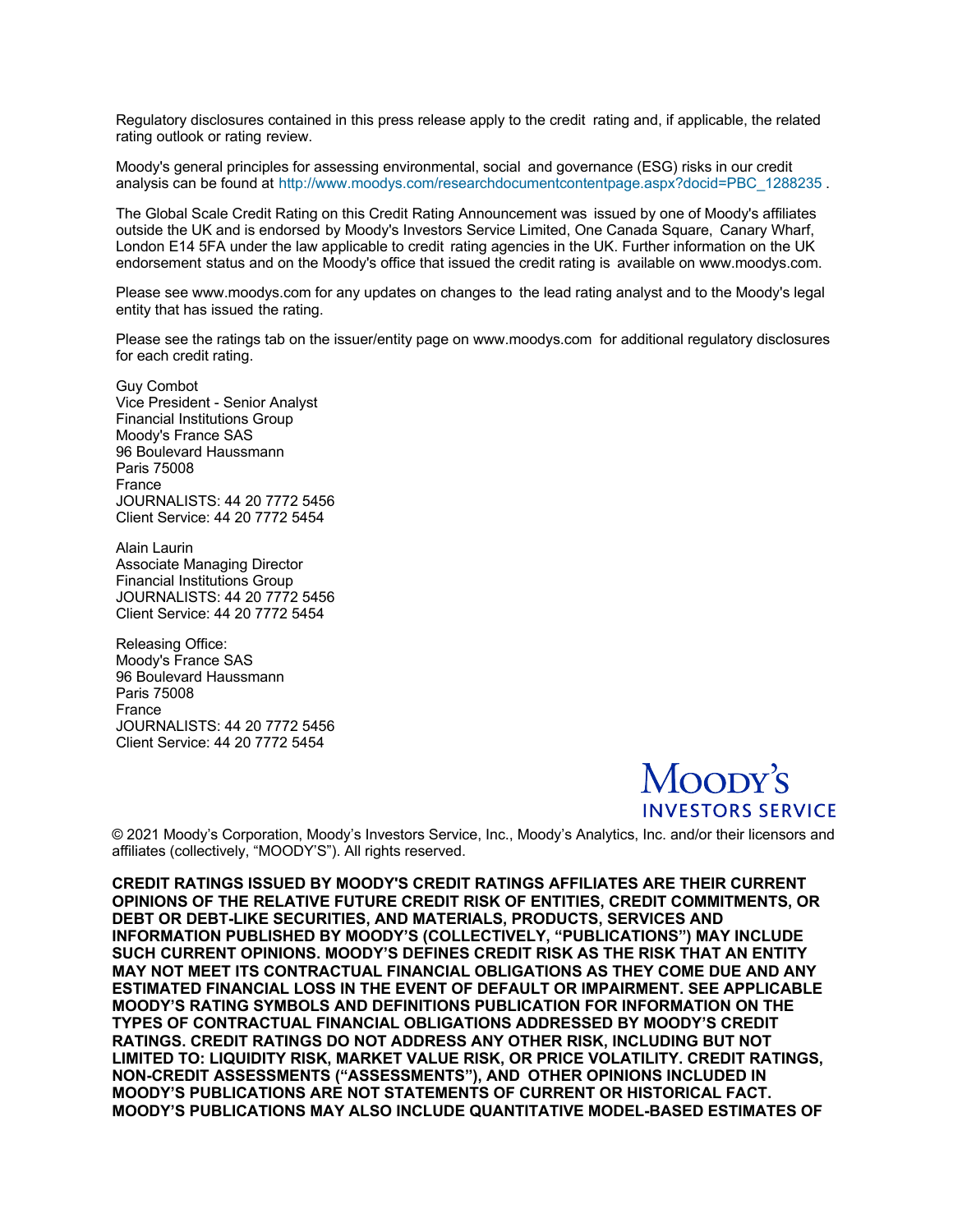**CREDIT RISK AND RELATED OPINIONS OR COMMENTARY PUBLISHED BY MOODY'S ANALYTICS, INC. AND/OR ITS AFFILIATES. MOODY'S CREDIT RATINGS, ASSESSMENTS, OTHER OPINIONS AND PUBLICATIONS DO NOT CONSTITUTE OR PROVIDE INVESTMENT OR FINANCIAL ADVICE, AND MOODY'S CREDIT RATINGS, ASSESSMENTS, OTHER OPINIONS AND PUBLICATIONS ARE NOT AND DO NOT PROVIDE RECOMMENDATIONS TO PURCHASE, SELL, OR HOLD PARTICULAR SECURITIES. MOODY'S CREDIT RATINGS, ASSESSMENTS, OTHER OPINIONS AND PUBLICATIONS DO NOT COMMENT ON THE SUITABILITY OF AN INVESTMENT FOR ANY PARTICULAR INVESTOR. MOODY'S ISSUES ITS CREDIT RATINGS, ASSESSMENTS AND OTHER OPINIONS AND PUBLISHES ITS PUBLICATIONS WITH THE EXPECTATION AND UNDERSTANDING THAT EACH INVESTOR WILL, WITH DUE CARE, MAKE ITS OWN STUDY AND EVALUATION OF EACH SECURITY THAT IS UNDER CONSIDERATION FOR PURCHASE, HOLDING, OR SALE.** 

MOODY'S CREDIT RATINGS, ASSESSMENTS, OTHER OPINIONS, AND PUBLICATIONS ARE NOT INTENDED FOR USE BY RETAIL INVESTORS AND IT WOULD BE RECKLESS AND INAPPROPRIATE FOR RETAIL INVESTORS TO USE MOODY'S CREDIT RATINGS, ASSESSMENTS, OTHER OPINIONS OR PUBLICATIONS WHEN MAKING AN INVESTMENT DECISION. IF IN DOUBT YOU SHOULD CONTACT YOUR FINANCIAL OR OTHER PROFESSIONAL ADVISER.

ALL INFORMATION CONTAINED HEREIN IS PROTECTED BY LAW, INCLUDING BUT NOT LIMITED TO, COPYRIGHT LAW, AND NONE OF SUCH INFORMATION MAY BE COPIED OR OTHERWISE REPRODUCED, REPACKAGED, FURTHER TRANSMITTED, TRANSFERRED, DISSEMINATED, REDISTRIBUTED OR RESOLD, OR STORED FOR SUBSEQUENT USE FOR ANY SUCH PURPOSE, IN WHOLE OR IN PART, IN ANY FORM OR MANNER OR BY ANY MEANS WHATSOEVER, BY ANY PERSON WITHOUT MOODY'S PRIOR WRITTEN CONSENT.

MOODY'S CREDIT RATINGS, ASSESSMENTS, OTHER OPINIONS AND PUBLICATIONS ARE NOT INTENDED FOR USE BY ANY PERSON AS A BENCHMARK AS THAT TERM IS DEFINED FOR REGULATORY PURPOSES AND MUST NOT BE USED IN ANY WAY THAT COULD RESULT IN THEM BEING CONSIDERED A BENCHMARK.

All information contained herein is obtained by MOODY'S from sources believed by it to be accurate and reliable. Because of the possibility of human or mechanical error as well as other factors, however, all information contained herein is provided "AS IS" without warranty of any kind. MOODY'S adopts all necessary measures so that the information it uses in assigning a credit rating is of sufficient quality and from sources MOODY'S considers to be reliable including, when appropriate, independent third-party sources. However, MOODY'S is not an auditor and cannot in every instance independently verify or validate information received in the rating process or in preparing its Publications.

To the extent permitted by law, MOODY'S and its directors, officers, employees, agents, representatives, licensors and suppliers disclaim liability to any person or entity for any indirect, special, consequential, or incidental losses or damages whatsoever arising from or in connection with the information contained herein or the use of or inability to use any such information, even if MOODY'S or any of its directors, officers, employees, agents, representatives, licensors or suppliers is advised in advance of the possibility of such losses or damages, including but not limited to: (a) any loss of present or prospective profits or (b) any loss or damage arising where the relevant financial instrument is not the subject of a particular credit rating assigned by MOODY'S.

To the extent permitted by law, MOODY'S and its directors, officers, employees, agents, representatives, licensors and suppliers disclaim liability for any direct or compensatory losses or damages caused to any person or entity, including but not limited to by any negligence (but excluding fraud, willful misconduct or any other type of liability that, for the avoidance of doubt, by law cannot be excluded) on the part of, or any contingency within or beyond the control of, MOODY'S or any of its directors, officers, employees, agents, representatives, licensors or suppliers, arising from or in connection with the information contained herein or the use of or inability to use any such information.

NO WARRANTY, EXPRESS OR IMPLIED, AS TO THE ACCURACY, TIMELINESS, COMPLETENESS, MERCHANTABILITY OR FITNESS FOR ANY PARTICULAR PURPOSE OF ANY CREDIT RATING, ASSESSMENT, OTHER OPINION OR INFORMATION IS GIVEN OR MADE BY MOODY'S IN ANY FORM OR MANNER WHATSOEVER.